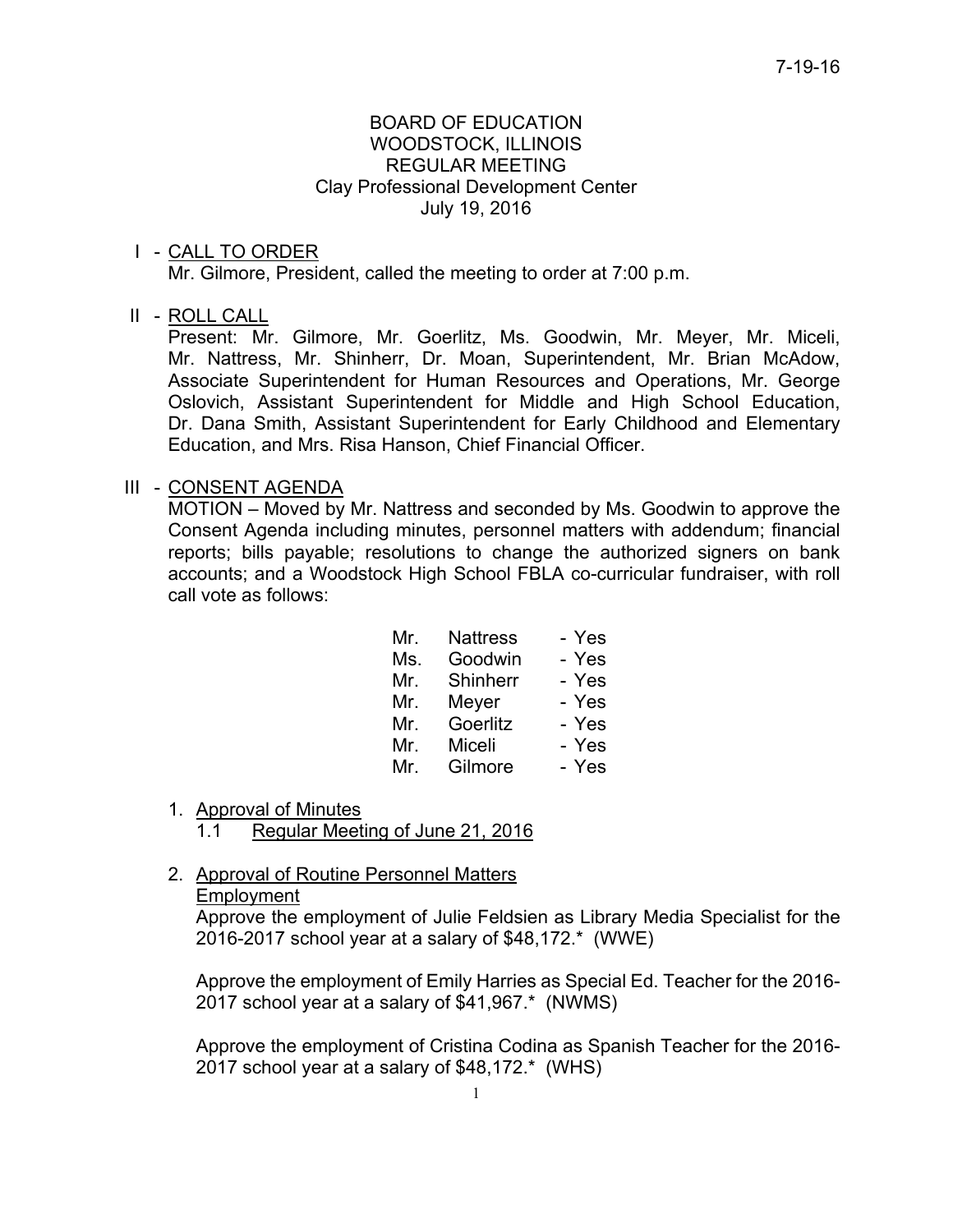## III - CONSENT AGENDA (Con't)

2. Approval of Routine Personnel Matters (Con't) Employment (Con't) Approve the employment of Cathleen Riley as School Psychologist for the 2016-2017 school year at a salary of \$84,249.\* (District)

Approve the employment of Karianne Compton as Special Ed. Teacher for the 2016-2017 school year at a salary of \$61,377.\* (WHS)

Approve the employment of Stephanie Devine as Speech/Language Pathologist for the 2016-2017 school year at a salary of \$67,257.\* (V. DZ)

Approve the employment of Jessica Young as 1st Grade Teacher for the 2016- 2017 school year at a salary of \$53,840.\* (WWE)

Approve the employment of Cara Fulcher as Music/Orchestra Teacher for the 2016-2017 school year at a salary of \$41,967.\* (District)

Approve the employment of Stephen Hunter as Sub Driver for the 2016-2017 school year at \$18.99 per hour. (Transp.)

Approve the employment of Tiffany Anderson as Sub Driver for the 2016-2017 school year at \$17.67 per hour. (Transp.)

Approve the employment of Perla Cortez as Special Ed. Associate for the 2016- 2017 school year at 6 hours per day, 5 days per week, \$11.74 per hour plus \$1.00 per hour for personal hygiene differential. (WNHS)

Approve the employment of Stephen Pauley as Assistant Mechanic for the 2016-2017 school year at 8 hours per day, 5 days per week, \$17.35 per hour. (Transp.)

Approve the employment of Paige Kohley in an additional position as Related Arts Team Leader for the 2016-2017 school year at a stipend of \$2,110. (NWMS)

Approve the employment of Melanie Stock in an additional position as 6th Grade Team Leader for the 2016-2017 school year at a stipend of \$2,110. (NWMS)

Approve the employment of Matt Potts as Drumline Advisor for the 2016-2017 school year at a stipend of \$1,947. (WHS)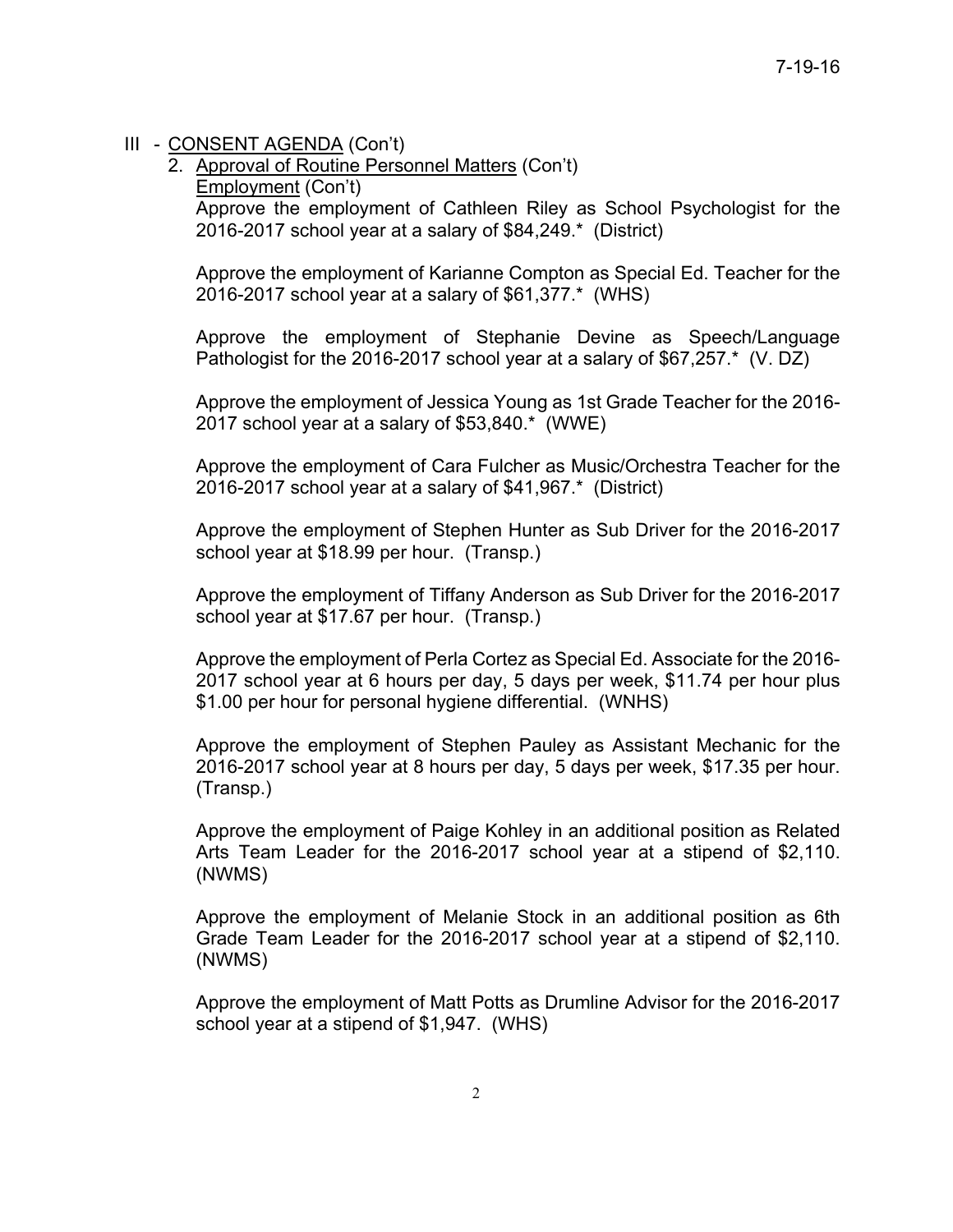## III - CONSENT AGENDA (Con't)

2. Approval of Routine Personnel Matters (Con't) Employment (Con't) Approve the employment of Jeanne Rivera as RtI Associate for the 2016-2017 school year at 6 hours per day, 5 days per week, \$12.79 per hour. (NWMS)

\*salary includes the Board-paid contribution to TRS

### **Other**

Approve the transfer of Ron Zieman to a position as Day Custodian for the 2016-2017 school year at 8 hours per day, 5 days per week, \$19.01 per hour. (WNHS)

Approve the transfer of Brian Sherwin from a position as 2nd shift Custodian at Dean Street Elementary School to a position as 2nd shift Custodian at Clay Academy, 4 hours per day/5 days per week for the 2016-2017 school year. Mr. Sherwin will also continue in his custodial assignment at Westwood Elementary School.

Approve the transfer of Holly Roth from a position as 2nd shift Custodian at Clay Academy to a position as 2nd shift Custodian at Dean Street Elementary School, 4 hours per day/5 days per week for the 2016-2017 school year. Ms. Roth will also continue in her custodial assignment at the District Administrative Services Center.

Approve a change in status from Co-Division Chair/Science to sole Division Chair/Science for Tressa Sharma for the 2016-2017 school year. (WHS)

#### Resignation

Approve the retirement of Michelle Martin, effective the end of the 2020-2021 school year. (CMS – Ass't Principal)

Approve the retirement of Patricia Sacco, effective the end of the 2016-2017 school year. (WHS – Supv. Associate)

Approve the retirement of Linda Warriner, effective the end of the 2019-2020 school year. (WNHS – Spec. Ed. Teacher)

Approve the resignation of Keith Orman, effective July 1, 2016. (Transp. – Sub Driver)

Approve the resignation of Bob Rivera from the stipend position of 6th Grade Team Leader only, effective the end of the 2015-2016 school year. (NWMS)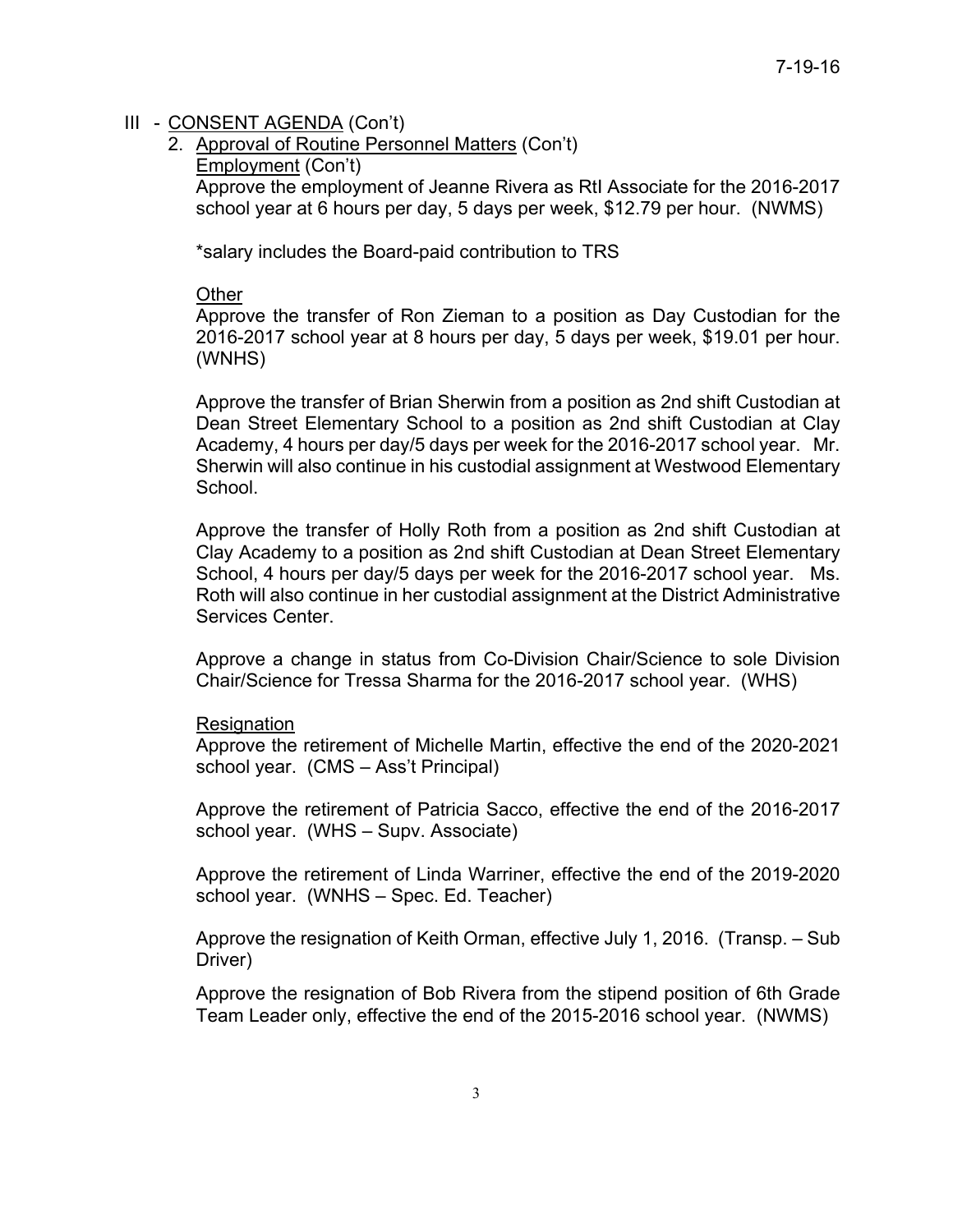# III - CONSENT AGENDA (Con't)

- 2. Approval of Routine Personnel Matters (Con't)
	- Resignation (Con't)

Approve the resignation of Matthew Roark from the stipend position of Related Arts Team Leader only, effective the end of the 2015-2016 school year. (NWMS)

Approve the resignation of Mary Arevalo. Ms. Arevalo has declined the position of Special Ed. Teacher at Clay Academy for the 2016-2017 school year.

Approve the resignation of Patricia Marasco, effective the end of the 2015-2016 school year. (WNHS – Science)

# Leave of Absence

Approve a leave of absence for Christine Pierce from a start date of September 6, 2016 until her return to work on November 1, 2016, using available paid sick leave days concurrently per doctor's written instructions, with any balance of the leave unpaid. (Clay – Spec. Ed. Assoc.)

- 3. Approval of Financial Reports (On File)
	- 3.1 Treasurer's Report
	- 3.2 Investment Report
	- 3.3 Budget Summary Report
- 4. Approval of Bills Payable (On File)
- 5. Approval of Resolutions to Change the Authorized Signers on Bank Accounts (On File)
- 6. Approval of a Woodstock High School FBLA Co-Curricular Fundraiser (On File)

# IV - RECOGNITION

1. Risa Hanson and Curt Johannsen, Certificate of Excellence in Financial Reporting, Association of School Business Officials International (ASBO) For the sixteenth year in a row District 200 has earned the Certificate of Excellence in Financial Reporting Award from the Association of School Business Officials International (ASBO).

This most recent recognition is for the Comprehensive Annual Financial Report (CAFR) for the fiscal year that ended on June 30, 2015. The Certificate of Excellence is widely considered to be the highest form of recognition for school district financial operations.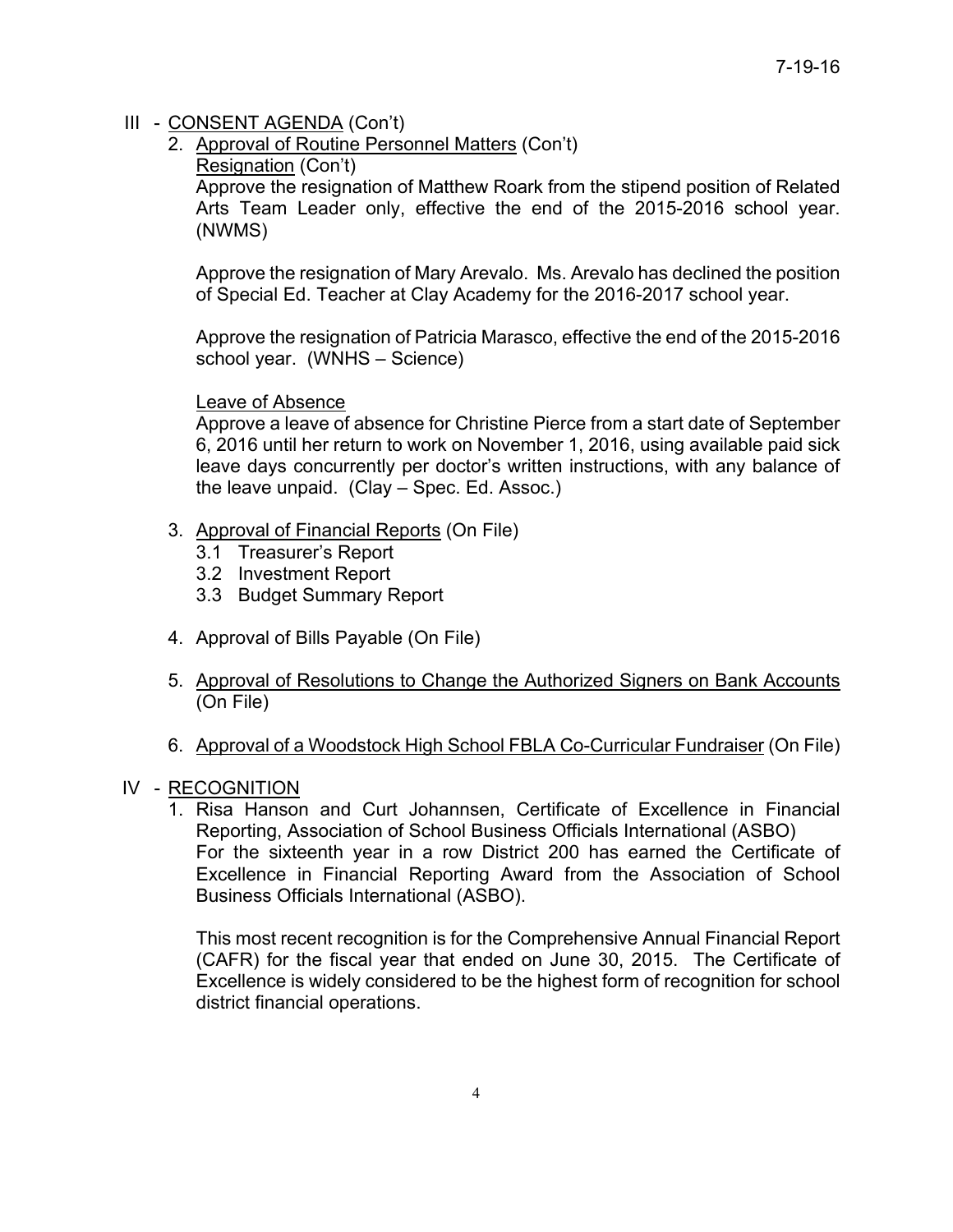# IV - RECOGNITION (Con't)

1. Risa Hanson and Curt Johannsen, Certificate of Excellence in Financial Reporting, Association of School Business Officials International (ASBO)

(Con't)

It means that District 200 has met rigorous standards for accounting practices and confirms the school business office's commitment to financial accountability and transparency. Chief Financial Officer Risa Hanson, Director of Financial Services Curt Johannsen, and the entire Business Services Department were congratulated for their exceptional expertise and ongoing commitment to best practices in financial operations.

MOTION – Moved by Mr. Meyer and seconded by Mr. Goerlitz to introduce the following resolution: WHEREAS, the Board of Education of Woodstock Community Unit School District 200 wishes to recognize the contributions of these individuals, and WHEREAS, District 200 has benefited as a result of these accomplishments; NOW THEREFORE BE IT RESOLVED, that the Board of Education of Woodstock Community Unit School District 200 hereby bestows special recognition and a certificate of achievement on behalf of the citizens of the District, with roll call vote as follows:

| Mr. | Meyer           | - Yes |
|-----|-----------------|-------|
| Mr. | Goerlitz        | - Yes |
| Mr. | Miceli          | - Yes |
| Ms. | Goodwin         | - Yes |
| Mr. | Shinherr        | - Yes |
| Mr. | <b>Nattress</b> | - Yes |
| Mr. | Gilmore         | - Yes |

Dr. Moan recognized former Board of Education Presidents Mr. Paul Meyer and Ms. Camille Goodwin for their service to District 200 and the community.

# V - COMMUNICATIONS

 1. Mr. Gilmore welcomed Mr. Brian McAdow who was attending his first Board of Education meeting as the new Associate Superintendent.

 Mr. Gilmore also recognized former Board Presidents Mr. Meyer and Ms. Goodwin for their service. Mr. Gilmore commented on the importance of recognizing staff and Board of Education members for their contributions to District 200.

## VI - SUPERINTENDENT'S REPORT

1. Dr. Moan reported that the State Board of Education is replacing both the PARCC and ACT tests with the SAT test. The State Board will pay for all 11th graders to take the SAT test in spring 2017. Dr. Moan added that this will give all high school students a college entrance exam experience.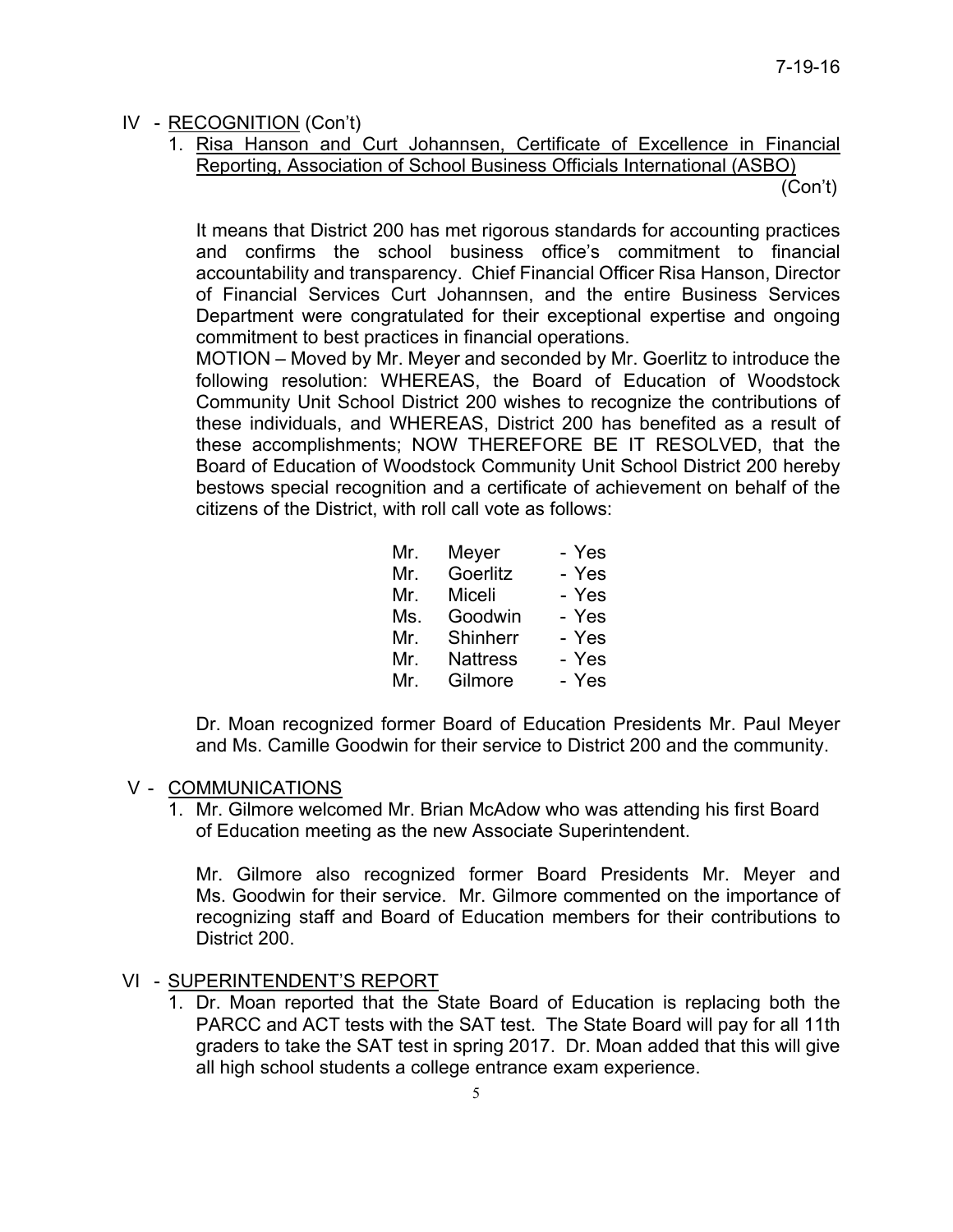## VI - SUPERINTENDENT'S REPORT (Con't)

- 2. Dr. Moan informed that Board that new principals participated in a two half-day orientation that was coordinated by District administration and included facility tours and small group discussion.
- 3. Dr. Moan reminded the Board that administrators would be returning to school on July 25, 2016, teachers on August 15, 2016 and students on August 18, 2016.
- 4. Dr. Moan thanked former Board Presidents Paul Meyer and Camille Goodwin for their service on behalf of District 200.
- VII UNFINISHED BUSINESS There was no unfinished business.

#### VIII - NEW BUSINESS

1. Standards-Based Report Card Proposal Presentation

At the June 21, 2016 Board meeting, Assistant Superintendent for Early Childhood and Elementary Education Dr. Dana Smith presented information to the Board of Education regarding standards-based grading and recommendations for a new elementary report card.

Tonight, Dr. Smith presented refined elementary report card information as well as detailed grading materials.

During Board discussion, Mr. Nattress asked what the target dates for trimesters were and Dr. Moan responded that they were November 10, 2016, February 24, 2017 and May 25, 2017. Dr. Moan explained that there would be a benefit for parents and teachers to hold conferences after two grading periods.

Dr. Moan added that information regarding the new report cards would be communicated to parents in a variety of ways including newsletters and parent nights.

Mr. Meyer commented that he loved that rubrics were well defined by trimester and that report cards would be tied to eSchool. Mr. Meyer asked if the new report cards would be further integrated through one-to-one in the future. Dr. Moan responded that the current plan is a good first step and further integration and increasing parent access would be a priority.

Mr. Nattress recommended getting parent feedback on the new report cards.